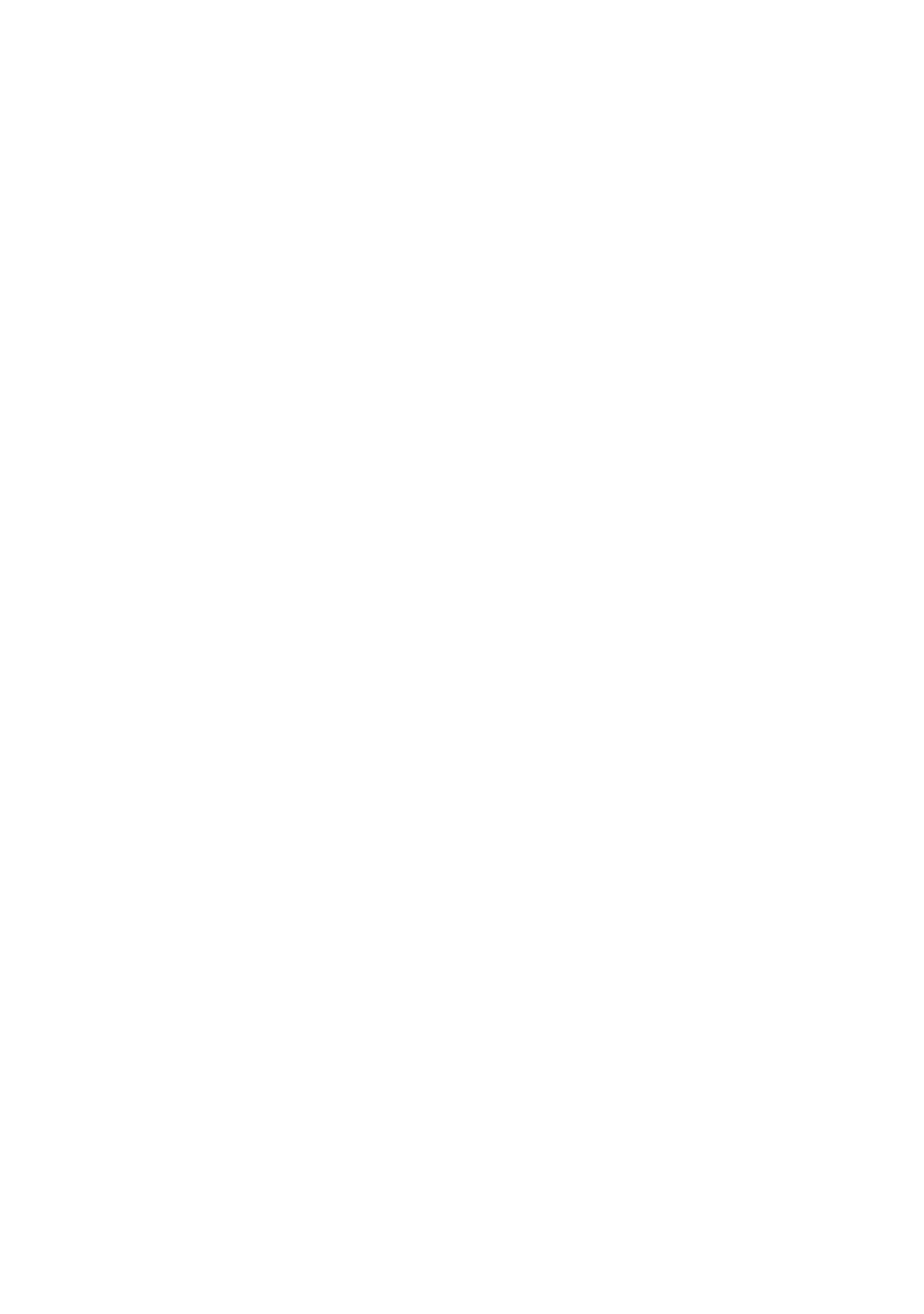### **Mountaineering Instructor Scheme Syllabus**

| <b>Personal</b><br><b>Mountaineering</b> | The candidate must be able to demonstrate:                                                                                                                                                                                                                                                                                                                                                                                                                                                                                                                                       |
|------------------------------------------|----------------------------------------------------------------------------------------------------------------------------------------------------------------------------------------------------------------------------------------------------------------------------------------------------------------------------------------------------------------------------------------------------------------------------------------------------------------------------------------------------------------------------------------------------------------------------------|
|                                          | competent, safe and assured leading of multi-pitch rock<br>climbs of seventeen standard;<br>care for and leadership of a party scrambling on rocky<br>terrain including the use of short rope techniques;<br>safe control of a party in descent and retreat from a<br>٠<br>rock climb or steep broken ground;<br>knowledge and use of a wide range of mountaineering<br>٠<br>and rock climbing equipment;<br>a suitable choice of route, given the ability of a party,<br>٠<br>weather and conditions;<br>an ability to navigate with speed and efficiency in all<br>conditions. |
| <b>Mountain</b><br><b>Instruction</b>    | The candidate must be able to:                                                                                                                                                                                                                                                                                                                                                                                                                                                                                                                                                   |
|                                          | structure, organise, lead and perform instruction in a<br>variety of mountain-related activities for participants<br>who range from novice to committed hill walker and<br>rock climber;<br>present a lecture to one's peers on a mountain-related<br>topic, promoting and inspiring discussion;<br>present a mountain lecture to a large audience of mixed<br>٠<br>background and experience, the intention being to<br>educate, enthuse and entertain;<br>instruct all aspects of navigation.                                                                                  |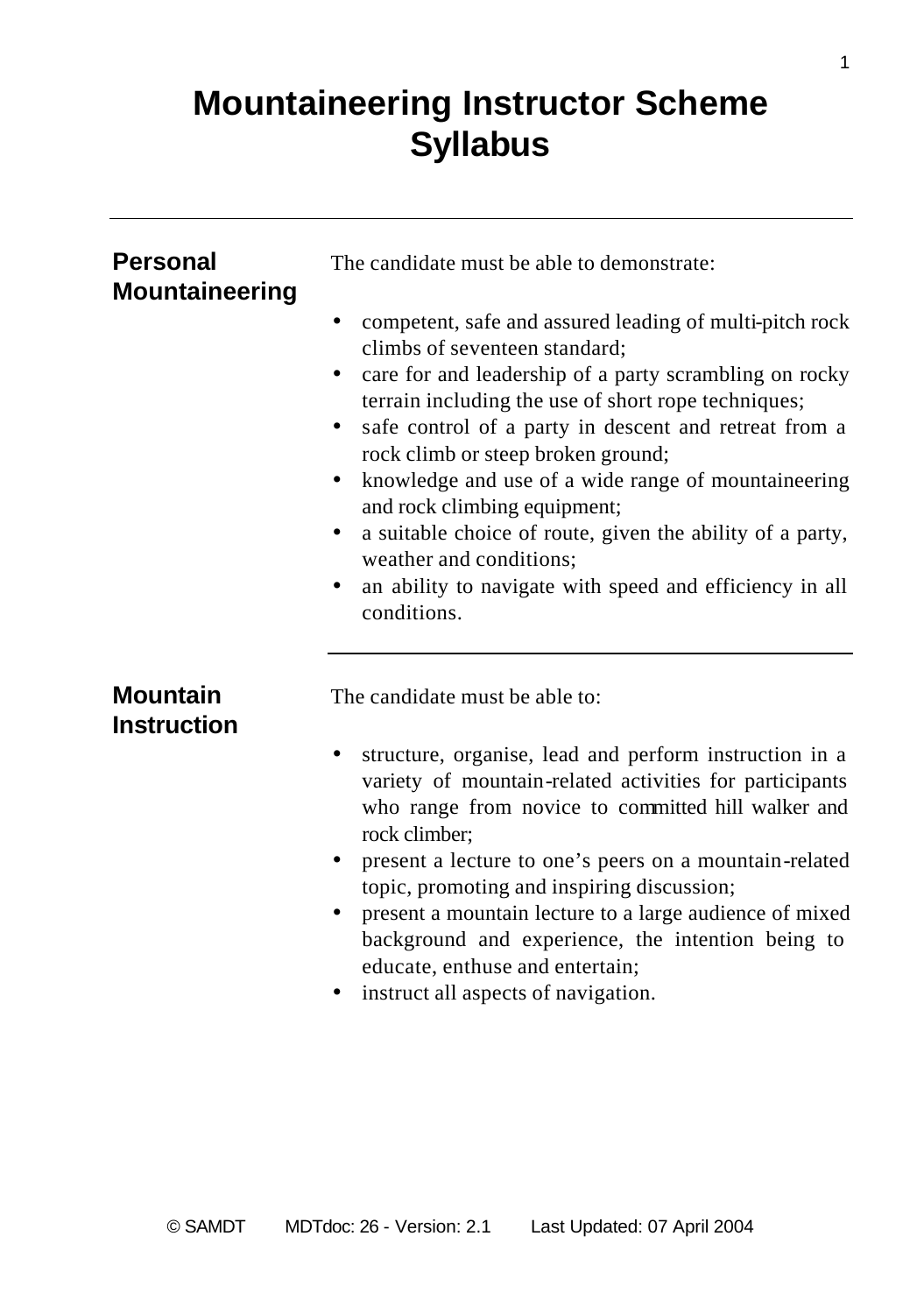# **Instruction**

**Rock-Climbing** The candidate must be able to:

- prepare and organise a day's rock climbing instruction for a large group on a single pitch crag, including: climbing, bouldering, top-roping, abseiling and lowering;
- assess the ability of a group and give a safe, enjoyable and educational day;
- instruct and coach committed rock climbers on multipitch climbs, teaching rock climbing skills, advanced rope work, and leading.

**Rescue**

**Improvised** The candidate must be able to:

- perform a variety of improvised rescue techniques using normal climbing equipment, including lowering, hoisting, abseiling, prussiking and escaping from the system;
- assess a crag problem and determine the most efficient and effective solution.

**Mountain Rescue** The candidate must be able to:

- use and have knowledge of mountain rescue equipment for general crag rescue situations;
- assess an accident scene, and implement appropriate action;
- perform and have knowledge of a variety of lowers including vertical and horizontal cableways, according to the terrain;

and if necessary:

• handle a casualty and oversee the safe movement and security of the rescue team.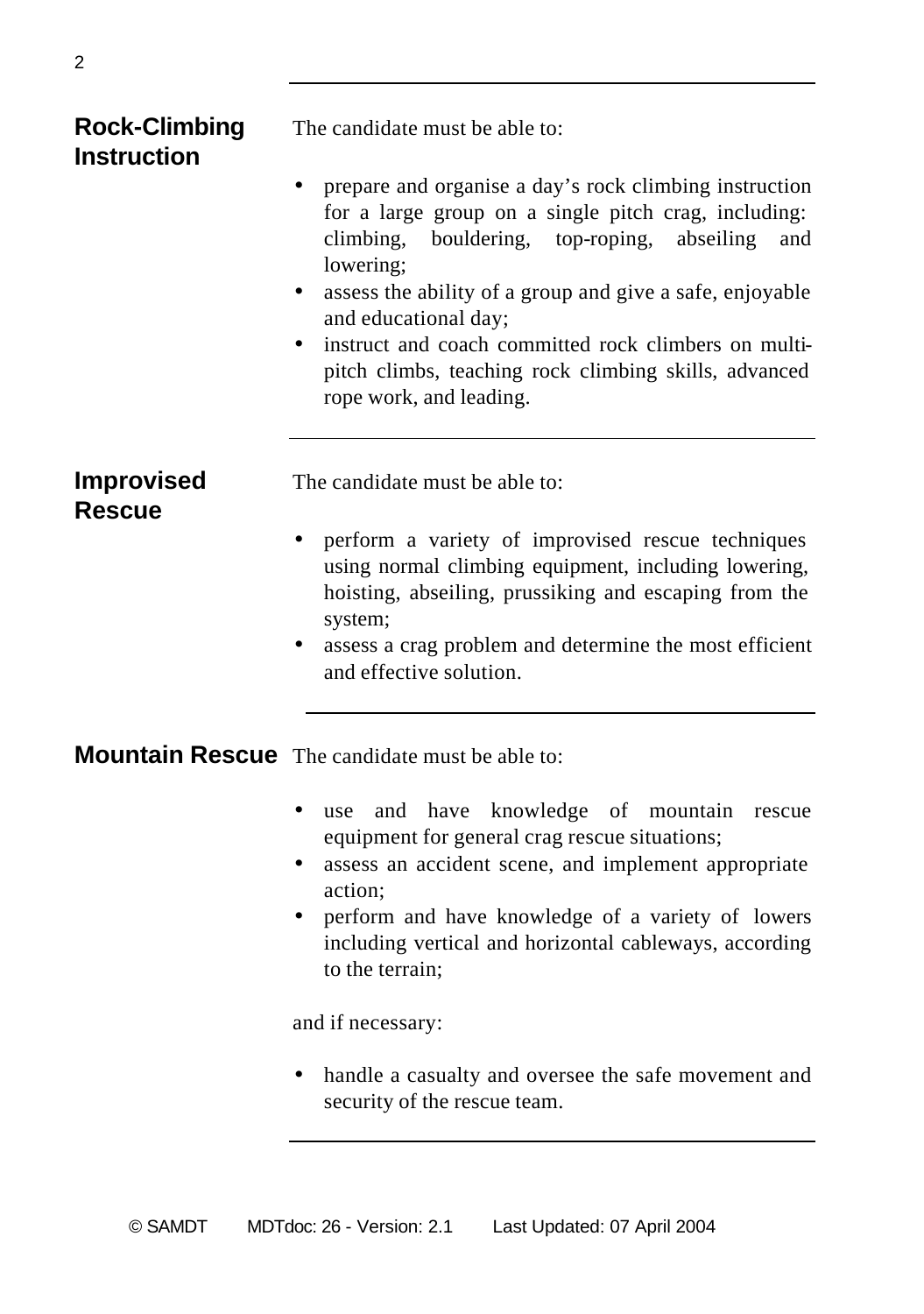| <b>Risk</b><br>Assessment             | The candidate must be:                                                                                                                                                                                                                                                                                                                                                                                                                                                                                    |
|---------------------------------------|-----------------------------------------------------------------------------------------------------------------------------------------------------------------------------------------------------------------------------------------------------------------------------------------------------------------------------------------------------------------------------------------------------------------------------------------------------------------------------------------------------------|
|                                       | aware of the responsibilities of the mountain instructor<br>to the Mountaineering Development and Training<br>Programme, employer and society;<br>able to evaluate the needs and requirements of the<br>individual and the party and to obtain a suitable level<br>of adventure, risk and safety.                                                                                                                                                                                                         |
| <b>Accreditation</b><br><b>Scheme</b> | The candidate must be:                                                                                                                                                                                                                                                                                                                                                                                                                                                                                    |
|                                       | able to demonstrate an ability to instruct the elements<br>of the Mountain Walking and Rock Climbing Instructor<br>schemes and all other training and assessment levels;<br>aware of the standards required for the assessment of<br>the aforementioned schemes;<br>knowledgeable on suitable methods of assessment;<br>knowledgeable on the philosophy, structure and<br>organisation of the above awards;<br>aware of the nature and form of mountain training and<br>its potential future development. |
| <b>Mountain</b><br><b>Environment</b> | The candidate must be:                                                                                                                                                                                                                                                                                                                                                                                                                                                                                    |
|                                       | the<br>knowledgeable<br>mountain<br>environment.<br>on<br>including: geology, natural history, flora and fauna;<br>knowledgeable on the multiple use of mountain areas<br>٠<br>and the necessity for the conservation and protection<br>of land against human pressures;<br>of the problems<br>relating<br>aware<br>to<br>access<br>to<br>mountainous country, and our impact upon it;<br>able to enthuse and educate others in the above topics.                                                         |

3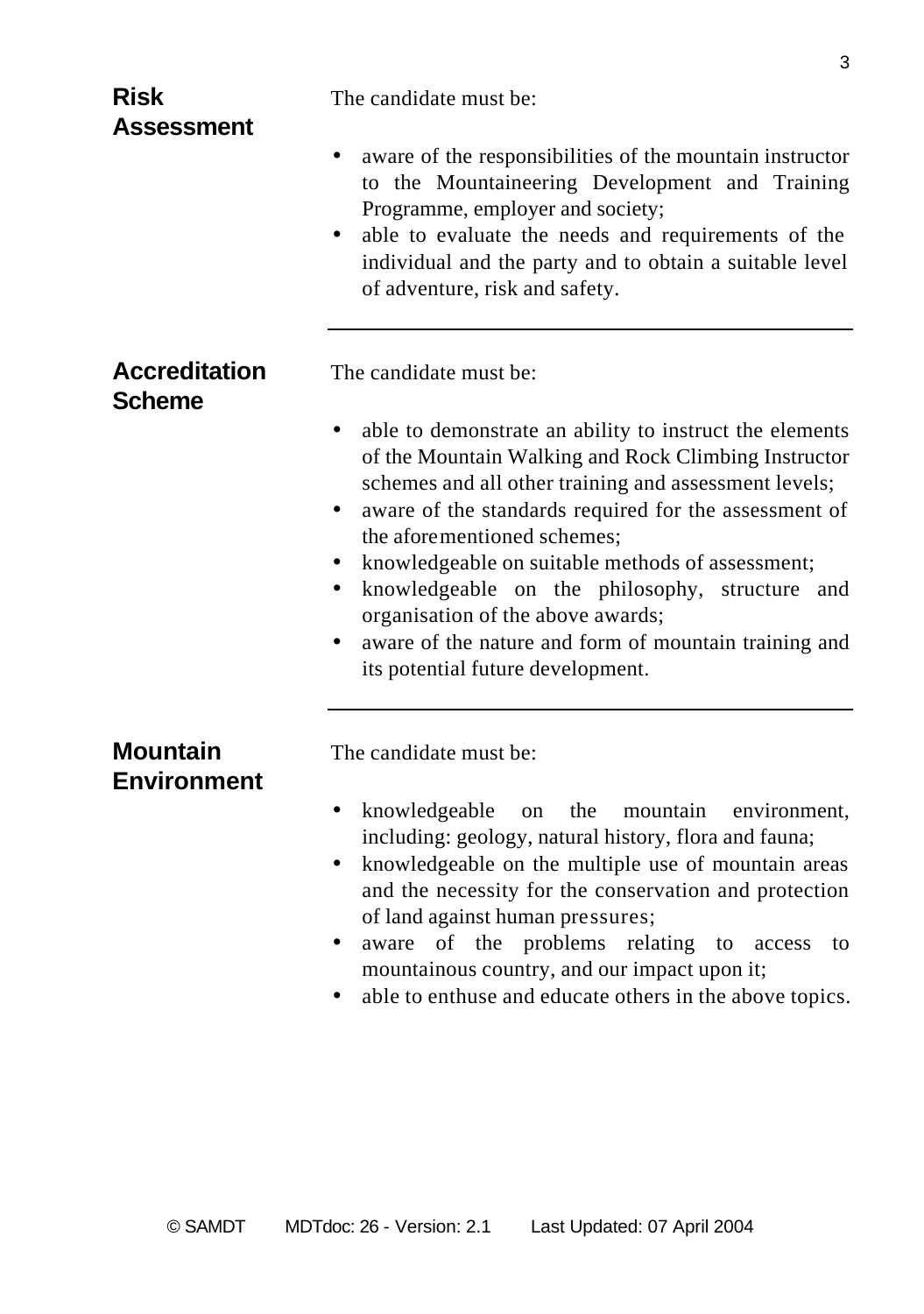# **Mountaineering**

**Development of** The candidate must be able to demonstrate:

- knowledge of mountaineering and rock climbing history;
- knowledge of a wide range of mountain literature including instructional books, guide books and biographical elements;
- knowledge of the structure of mountaineering clubs and organisations.

# **Mountaineering**

**Personal Winter** The candidate must be able to:

- demonstrate competent safe and assured leadership on snow and ice;
- control a party in descent on snow and ice or steep and broken ground;
- demonstrate care of and leadership for a party on difficult terrain, including the use of short rope techniques;
- demonstrate an ability to select a suitable route or climb, given the ability of the party, weather, and conditions;

and have:

• an understanding of winter campcraft and use of alternative emergency methods.

### **Winter Instruction**

**Mountaineering** The candidate must be able to:

- structure, organise and perform, aspects of basic winter mountaineering;
- provide an enjoyable, safe and instructive experience for novice climbers on snow and ice;

and demonstrate an: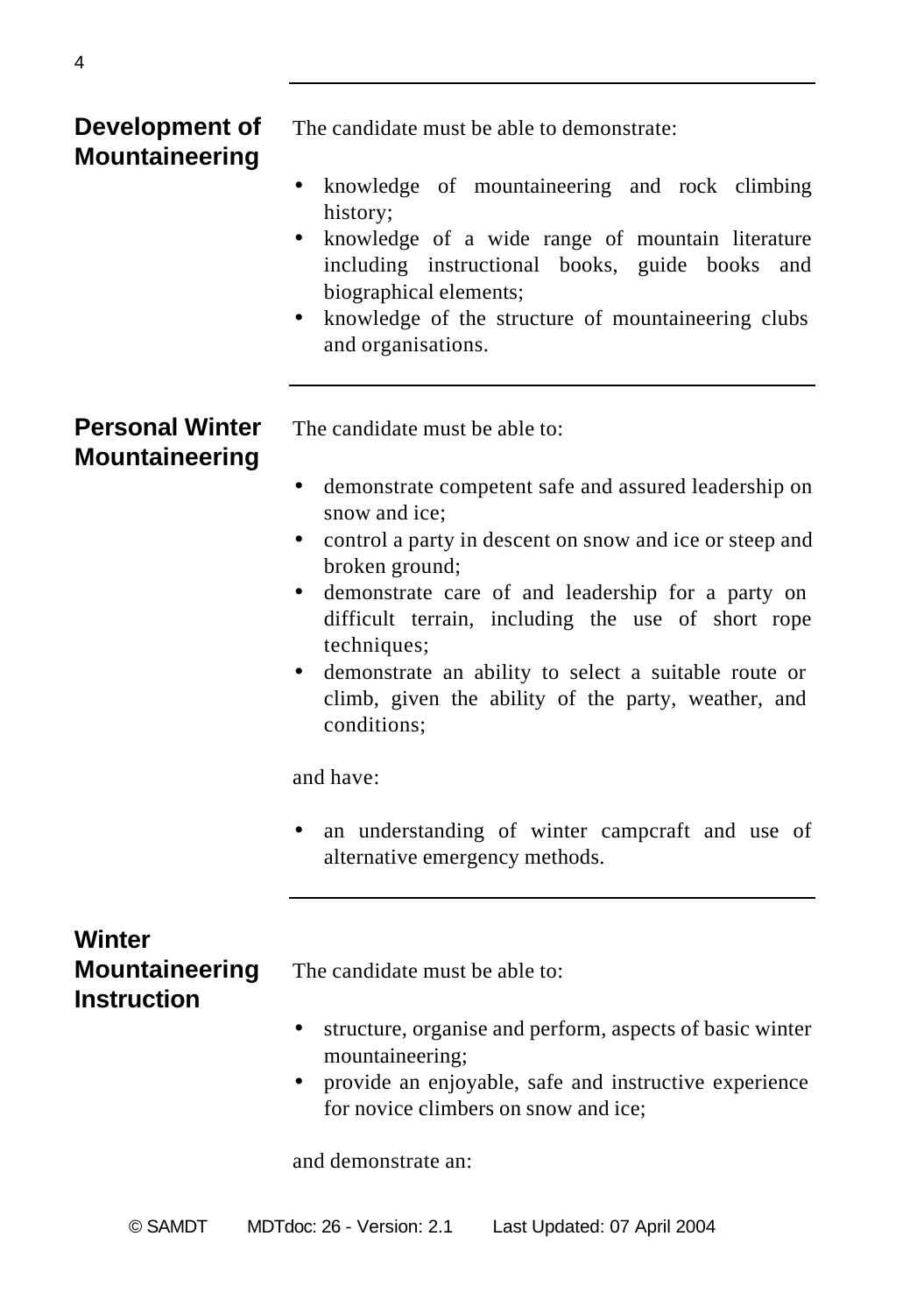- ability to instruct the use of standard equipment such as, ice axe, crampons and basic belay techniques;
- ability to instruct the essential skill of winter navigation.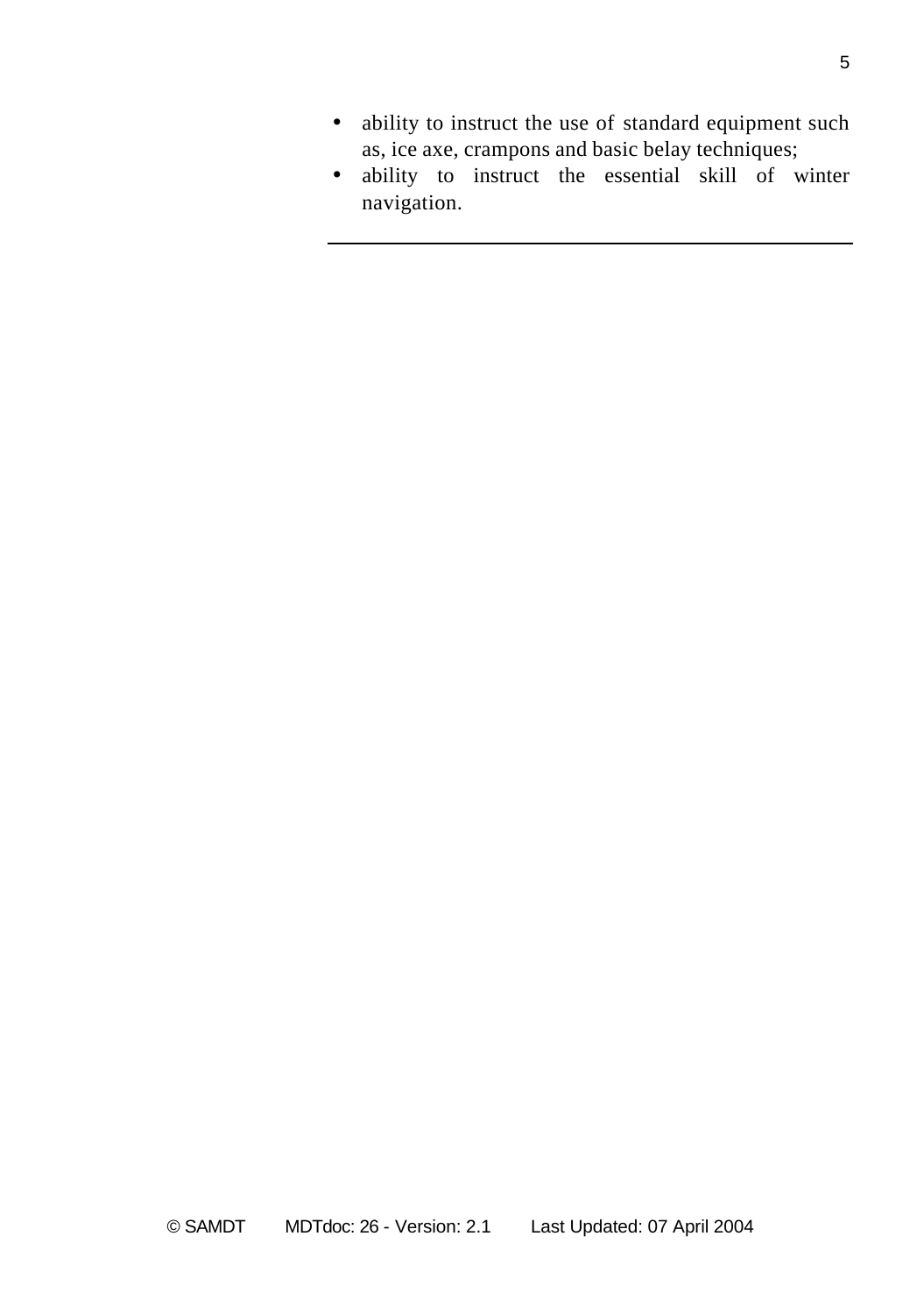### **Mountaineering Instructor Scheme Acknowledgements**

- 1. **South African Mountaineering Development and Training Programme** Technical Committee.
- 2. **Mountain Club of South Africa. National Training Sub-committee (1994)** *Mountain Leadership Training Scheme*. *Proposed Policy and Guidelines a Consultative Document.*
- 3. **Mountain Leader Training Board (UK)** *Mountain Instructor Scheme Prospectus and Syllabus.*
- 4. **United Kingdom Mountain Training Board (1994)** *Mountain Instructor Scheme Prospectus and Syllabus*.
- 5. **United Kingdom Mountain Training Board (1995)** *National Guidelines*.